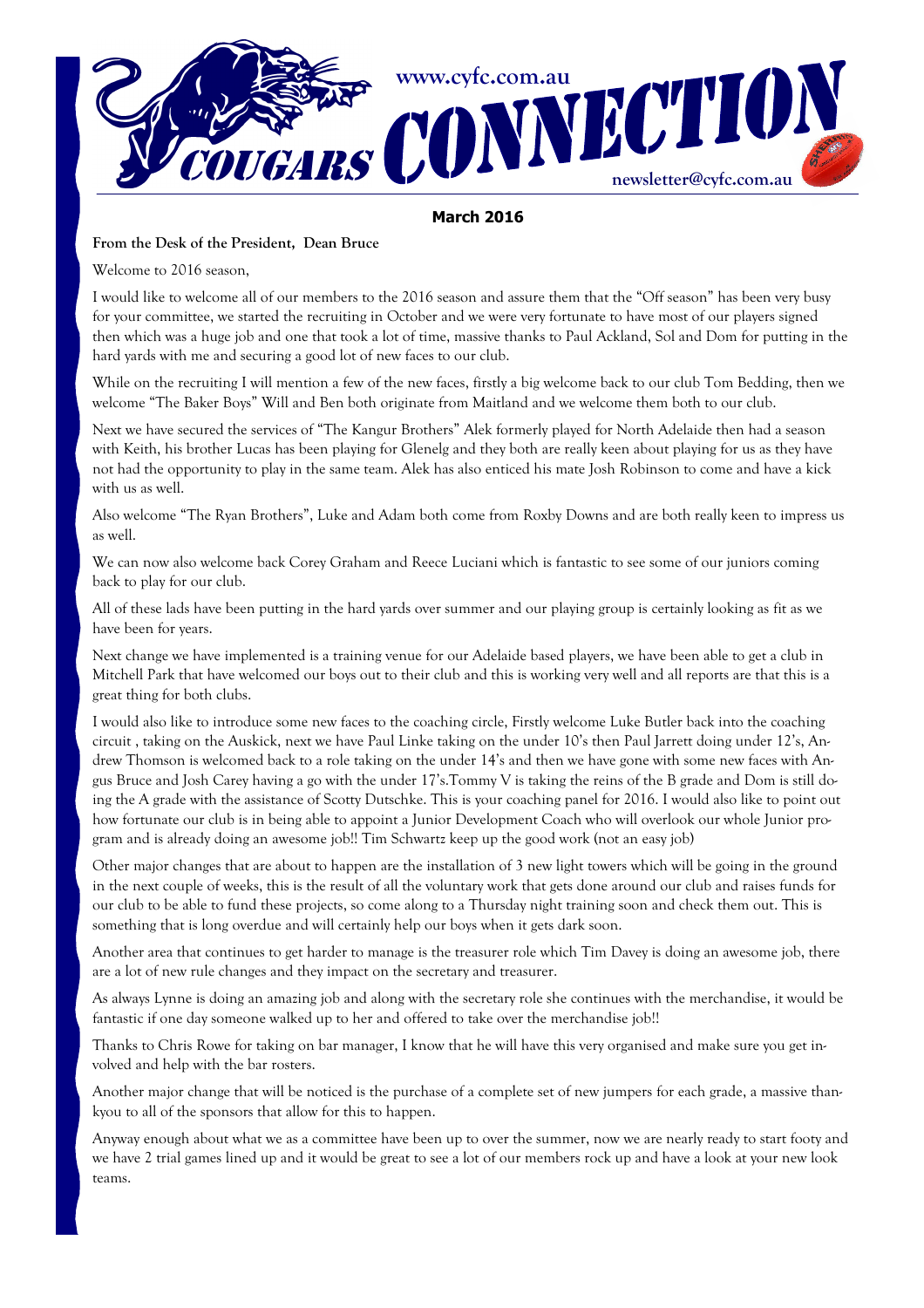

### March 2016

This season certainly is shaping up well and it would be great to watch our current membership base grow this season.

Please make sure you get in early and put your hand up to get onto rosters and help in any way that you can, you only get out of a club what you put into it.

We are very fortunate to have arguably the best facilities in the league and this has happened by a lot of people doing a lot of hard work, so let's continue to lead the way by further improving our magnificent facilities.

Our canteen is the best in the league and thanks to Sue, who does an amazing job, please contact her or when asked to do a shift just jump in there and enjoy the fun while helping your club.

We are going to continue the kitchen roster system as it was a great success last season and everyone can get involved and have fun and be raising funds to help fund projects such as the light towers etc.

Good luck to ALL Football and Netball teams in the 2016 season and I think this is going to be a great year and hopefully if we all do our bit we will get rewarded.

Catch you at the footy

Regards,

Dean Bruce

President

**CYFC** 

## From the Coaches Box : Dom Fotia

Once again football season is upon us. We started pre-season early January with running (fitness) and kicking skills being our main focus. Numbers have been good, with senior colts kids not being afraid to take the lead.

We have recruited well once again thanks to Sol, Buckets and Tim Davey, but unless we gel as a team their good work will go unrewarded. We have two trial games this year, one which was played Saturday 19th of March against Eastern Park. The group played well and it was pleasing to some of our new players perform in their first match for the club. Our next trial game is April 2nd in Clare.

Our motto this year is "TEAM FIRST" and so far players and staff have taken that on board. A special mention to

Thommo Wayne, and Wizard for their help during the pre-season so far and to everyone at the club that we need to work as one to achieve success, and that means the whole club.

## Junior Development Coach: Tim Schwartz

We have plenty of new and enthusiastic faces on the Junior Coaching front this year. Our Senior Colts will be under the guidance of Josh Carey and Angus Bruce. It is great to see two young lads keen to be involved at a coaching level. Junior colts will be coached by Andrew Thomson and assisted by Ben Colliver and Ben Rigney. Once again it is great to have involvement from players on our senior list. Senior and Junior Colts will train both Tuesday and Thursday nights during April. The Under 12's will be coached by Paul Jarrett and the Under 10's by Paul Linke. Luke Butler is in charge of the Under 8's and will be assisted by plenty of helpers. Critical dates to take note of are. First training for Under 10's and Under 12's is Thursday the 31<sup>st</sup> of march, starting at 3:30pm. Auskick first training is the 7<sup>th</sup> of April starting at 3:30pm. All under 12's will attend a boundary umpiring course on the  $7<sup>th</sup>$  of April. The time for the course will be advised later. All subs for Junior Colts and Senior Colts is due before the first game. Good Luck for the season ahead.